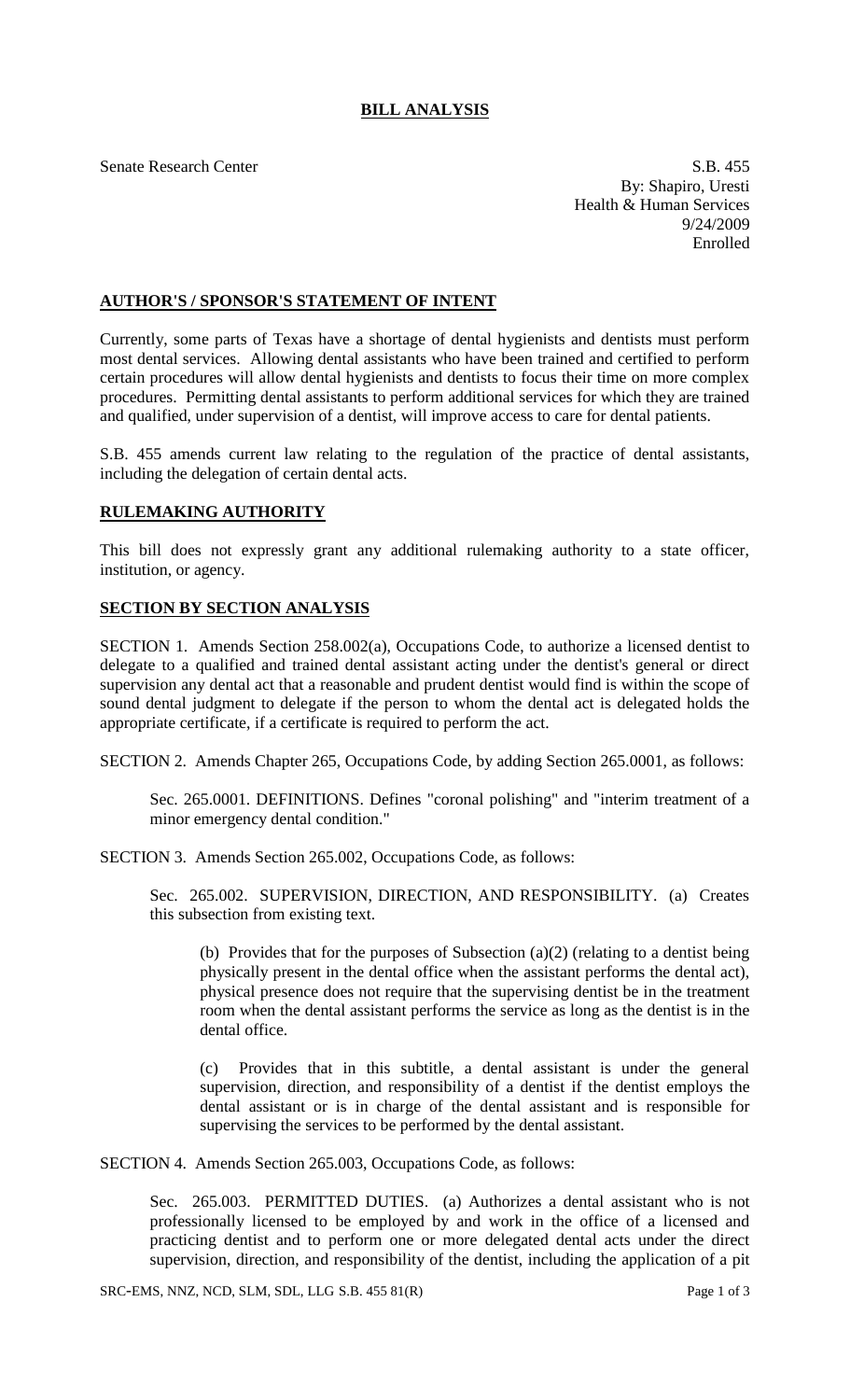and fissure sealant; coronal polishing, if the dental assistant holds a certificate under Section 265.006; and the application of fluoride varnish; or the general supervision, direction, and responsibility of the dentist, limited to the making of dental x-rays in compliance with Section 265.005 (X-Ray Certificate) and the provision of interim treatment of a minor emergency dental condition to an existing patient of the treating dentist. Makes nonsubstantive changes.

(a-1) Requires a treating dentist who delegates the provision of interim treatment of a minor emergency dental condition to a dental assistant under Subsection  $(a)(2)(B)$  (relating to the definition of "interim treatment of a minor emergency dental condition" including a condition that causes pain or discomfort to the patient) to delegate the procedure orally or in writing before the dental assistant performs the procedure, retain responsibility for the procedure, and schedule a follow-up appointment with the patient within a reasonable time.

(b) Authorizes a dental assistant who applies a pit and fissure sealant under Subsection (a) to cleanse the occlusal and smooth surfaces of the teeth immediately before and for the sole purpose of preparing the tooth area for the placement of the pit and fissure sealant or orthodontic bonding resin. Prohibits a procedure performed by a dental assistant under this subsection from being billed as a prophylaxis. Deletes existing text relating to certain conditions that must be met before a dental assistant is authorized to apply a pit and fissure sealant. Makes a nonsubstantive change.

SECTION 5. Amends Section 265.004(b), Occupations Code, to require an applicant, to qualify for a certificate, to have at least two years' experience as a dental assistant and to have successfully completed a minimum of eight, rather than 16, hours of clinical and didactic education in pit and fissure sealants taken through an accredited dental hygiene program or a dental assisting program accredited by the Commission on Dental Accreditation of the American Dental Association (commission) and approved by the Texas State Board of Dental Examiners (TSBDE).

SECTION 6. Amends Chapter 265, Occupations Code, by adding Section 265.006, as follows:

Sec. 265.006. CORONAL POLISHING CERTIFICATE. (a) Requires TSBDE to issue a coronal polishing certificate to a dental assistant who qualifies under this section.

(b) Requires an applicant, to qualify for a coronal polishing certificate, to have at least two years' experience as a dental assistant and:

(1) have successfully completed at least eight hours of clinical and didactic education in coronal polishing taken through a dental assisting program accredited by the commission and approved by TSBDE that includes certain courses; or

(2) present proof to TSBDE that the assistant has graduated from a dental assisting program accredited by the commission and approved by TSBDE that includes specific didactic course work and clinical training; in coronal polishing; or received certification of completion of the requirements specified by the Dental Assisting National Board and approved by TSBDE.

SECTION 7. Amends Chapter 265, Occupations Code, by adding Section 265.007, as follows:

Sec. 265.007. CONTINUING EDUCATION FOR CERTIFICATE HOLDERS. (a) Requires a dental assistant, to renew a certificate issued under this chapter, to complete six hours of continuing education each year in areas covering dental assistant duties.

(b) Provides that a dental assistant holding two or more certificates authorized by this chapter is required to complete 12 hours of continuing education each year to renew all of the certificates held by the assistant.